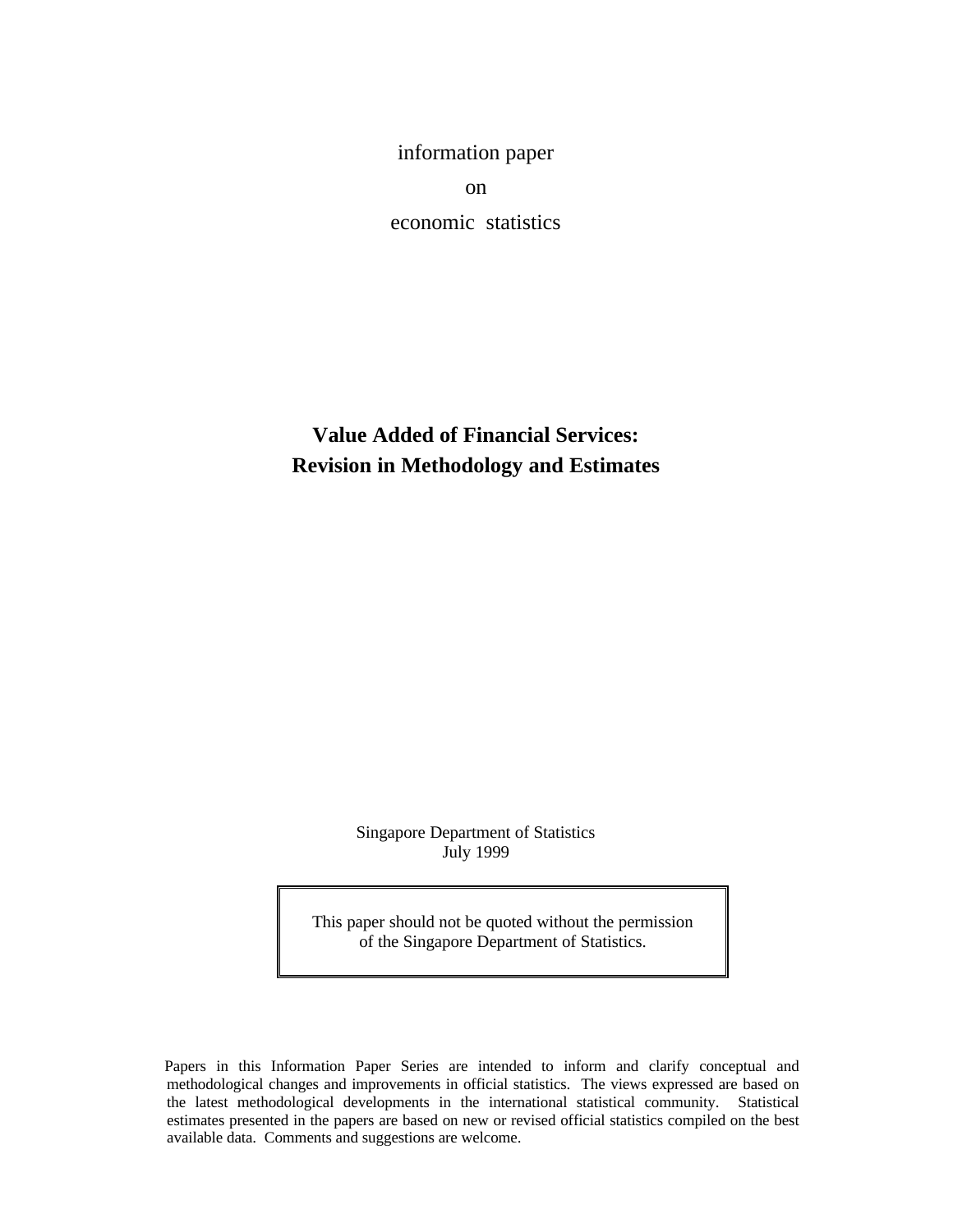## **VALUE-ADDED OF FINANCIAL SERVICES: REVISION IN METHODOLOGY AND ESTIMATES**

### I. INTRODUCTION

1. In 1997, the Singapore Department of Statistics (DOS), in conjunction with the Monetary Authority of Singapore (MAS), initiated a review of the methodology for estimating the value-added of the financial services sector. The review confirmed that DOS's methodology adequately covers all major financial activities, but noted that existing data sources would have to be improved to reflect more fully the increasingly active trading in international (off-SES) securities and emerging fund management activities.

2. With the subsequent improvement in the quarterly data sources on the fees and commissions received by stockbrokers and investment advisers (including fund managers), DOS is able to improve its existing methodology for estimating the value-added contribution of these two activities.

3. The review also noted that it would be both timely and appropriate to implement recently revised national accounting guidelines for the insurance industry. The revised guidelines, which were spelled out in the 1993 edition of United Nations' *System of National Accounts* (1993 SNA), recommended the inclusion of the changes in reserves and the income arising from the investment of these reserves in computing their value-added. The Insurance Department, MAS agreed that these revisions would reflect more accurately the performance of insurance corporations.

4. This information paper discusses these methodological improvements and their impact on the estimates of the value-added of the financial services sector as well as on overall GDP. DOS will implement these methodological changes with effect from the release of the *Economic Survey of Singapore, Second Quarter 1999*.

# II. METHODOLOGICAL REVIEW

5. The financial services industry has not only expanded rapidly in the past decade, but it has also undergone significant changes. These changes mean that it is essential for DOS to ensure that the methodology used to track the performance and growth of the financial services sector continues to provide accurate, relevant and timely estimates.

6. With the above in mind, DOS undertook with MAS, a review of the methodology for estimating the value-added of financial services. The review, which was initiated in 1997, had the following two major objectives: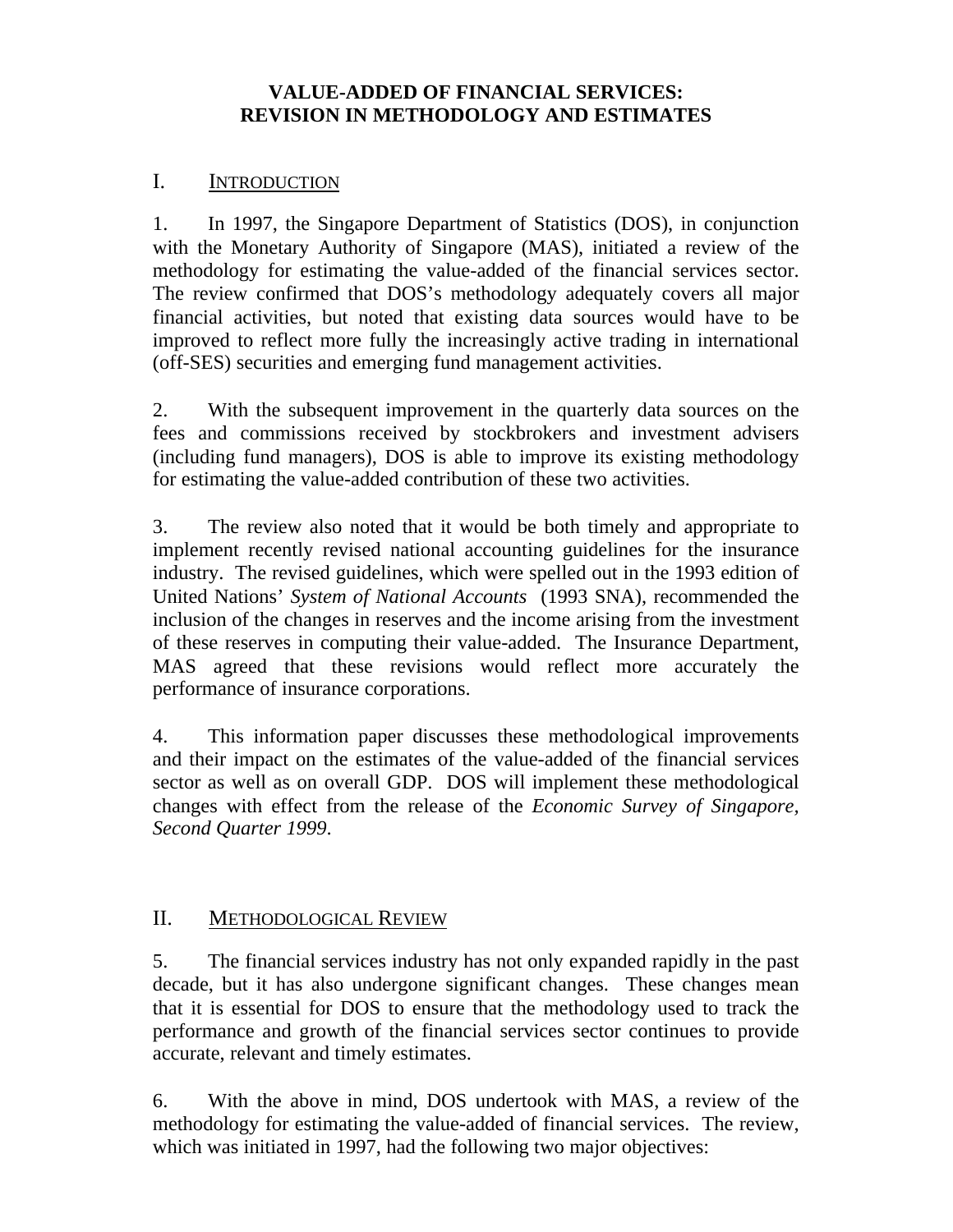- i. to ensure that the methodology used by DOS remains relevant in the face of rapid changes and developments in the financial services sector; and
- ii. to consider the adoption of changes in the conceptual treatment for measuring the output of some financial services.
- 7. The review noted the following trends and developments:
	- i. Singapore stockbrokers are increasingly processing and executing international (off-SES) security transactions for their clients.
	- ii. Investment advisory services (including fund management) is an emerging and rapidly expanding financial activity.
	- iii. Gains from trading in financial instruments, including financial derivatives, are becoming an increasingly important source of income for financial institutions.

8. In assessing the methodology used to estimate the value-added of the financial services sector, the review confirmed that DOS covers adequately all major financial activities. However, in recognition of the above trends for stockbroking and investment advisory services (including fund management), improvements in existing data sources were required to reflect more fully and accurately these activities. The development of improved methodology to estimate these activities followed the improvement by MAS in the quarterly data sources on the fees and commissions received by stockbrokers and investment advisers.

9. The review noted that the system of national accounts regards gains from trading in financial instruments as holding (or capital) gains. Hence, their exclusion from the computation of value-added is appropriate even if such gains are an important source of income for some financial institutions.<sup>1</sup>

10. With regard to the possible implementation of conceptual changes proposed in the 1993 SNA, the review noted important changes in the conceptual treatment, in particular of imputed bank service charges and insurance services. These conceptual changes are discussed, together with a brief overview of the existing methodology used to estimate the value-added of financial services, in the next two sections.

 $\overline{a}$  $1$  It is necessary to distinguish between these trading gains, which include gains from FOREX trading, from the gains (or margins) of foreign exchange dealers. The former arises from the treasury or portfolio investment activities of financial institutions, and is treated as capital gains, while the latter is the margins derived from the provision of a service (i.e. the buying and selling of foreign exchange to clients) by foreign exchange dealers. These margins represent payments for the implicit services provided by the foreign exchange dealers to their clients. It is therefore appropriate to include them in the computation of their value-added.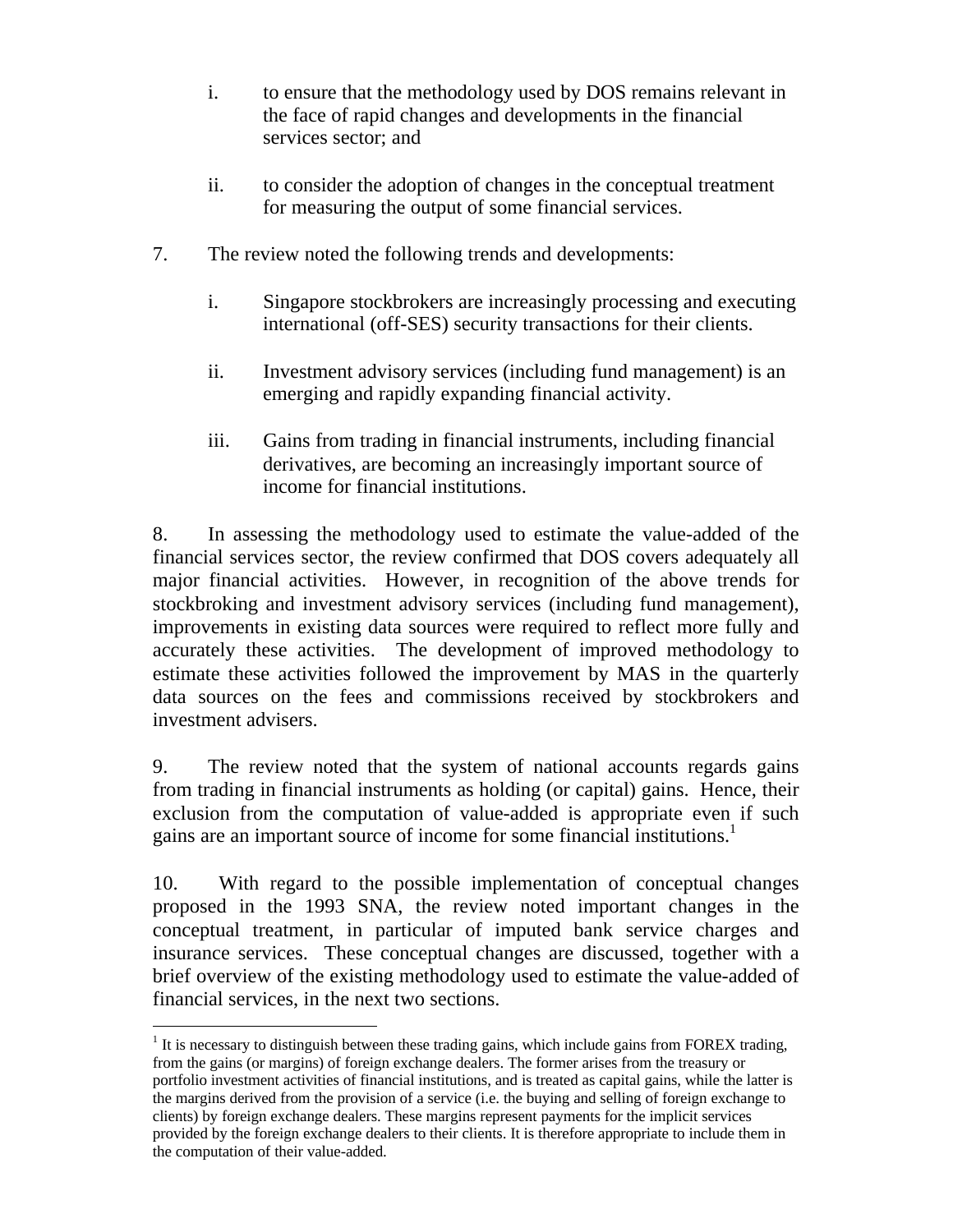# III. MEASURING FINANCIAL SERVICES – CONCEPTUAL OVERVIEW AND EXISTING METHODOLOGY

- 11. Financial services can be broadly classified as follows:
	- i. Channeling of funds from one party to another by raising funds through taking deposits and/or issuing securities, and by making loans and/or purchasing securities.
	- ii. Providing specialised services to engage or facilitate financial transactions, i.e. transactions involving the creation, liquidation, or change in ownership of financial assets.
	- iii. Pooling of risk by underwriting insurance and annuities.

12. The first type of financial services is commonly known as financial intermediation services. Financial institutions that provide these services are referred to as financial intermediaries (FIs). In general, FIs include almost all financial institutions describing themselves as "banks". In Singapore's context, these would be commercial banks, merchant banks, the Asian Currency Units (ACUs) of these banks, and finance companies.

13. One major characteristic of financial intermediaries is that they do not charge explicitly for the services provided to their customers. Instead, what they normally do are to impose a higher interest rate on the funds lent to their borrowers, and to pay a lower interest rate on the funds received from their depositors. The interest spread constitutes their earnings and is used to defray their expenses and derive a surplus or profit. The problem arising from this is that without explicit charges or the usual sales receipts, it is difficult to value the output of the services provided to their customers and depositors. 2

14. The 1968 SNA avoided the problem by creating a notional industry (i.e. imputed bank service charge) to which the net interest received by banks is attributed. However, in view of its importance, the 1993 SNA recommended that these services be estimated explicitly and referred to as financial intermediation services indirectly measured (FISIM).

15. DOS's existing methodology for estimating imputed bank service charge is consistent with the recommendations of the 1968 SNA. The methodology also enables DOS to estimate the total value of FISIM, but additional

-

 $2$  In fact, economic statisticians cannot even agree on the exact nature of the services provided. Some statisticians argue that the provision of loans is the only service and output of banks. Others disagree and consider that banks are providing their depositors an important service. See "Financial Services: The Silent Engine" in the 21 December 1998 issue of *Business Week*.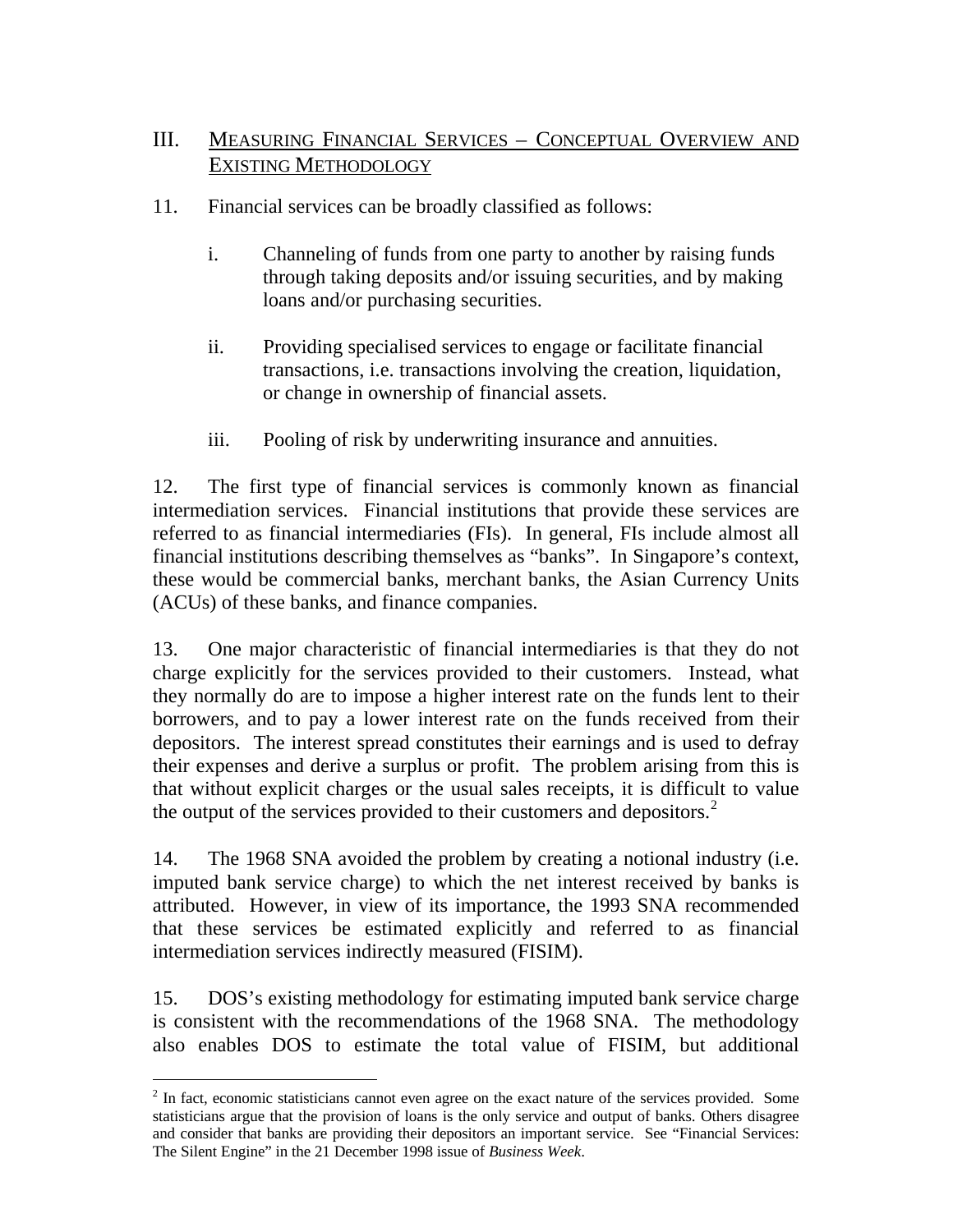development work is required to allocate FISIM among the various users. A more elaborate discussion of FISIM is provided in an article "Financial Services Indirectly Measured" in the Oct 1998 issue of *Statistics Singapore Newsletter*. The article is also available on DOS's website at http://www.singstat.gov.sg.

16. The second type of financial services is mainly auxiliary financial services, e.g. currency exchange, providing investment advice, management of investment portfolios, and the purchase or sale of securities. These services are usually priced explicitly, based on a fee or a commission. The output is then valued on the basis of the fees or commissions received, much in the same way as other non-financial services. Financial institutions that engaged in these activities include commercial banks, merchant banks, foreign exchange dealers, stockbrokers, investment advisers, investment holding companies and others.

17. As these services are provided on the basis of explicit charges, their measurement poses no conceptual problems. But regular, reliable and timely data on the fees and commissions received from these services are not usually available. Many statistical agencies, including those which are statistically advanced, e.g. the Australian Bureau of Statistics and the US Bureau of Economic Analysis, have resorted to the use of input measures such as the number of employee hours to estimate output.

18. While the use of input measures to estimate the output of these fee-based services is expedient and necessitated by the lack of data, they are widely recognised to be inappropriate.<sup>3</sup> Recognising this inadequacy, DOS initiated a Survey of Financial Institutions in 1967 to collect detailed income and expenditure data of financial institutions. This Survey was initially conducted on a five-yearly basis. With effect from 1984, it was conducted annually. The Survey is now conducted by MAS which also launched the quarterly Survey of Financial Institutions in 1988. While the coverage and scope of the quarterly Survey is smaller than the annual Survey, it provides more timely quarterly data on commercial banks, merchant banks, ACUs and finance companies.

19. But because the quarterly data of stockbrokers and investment advisers were initially inadequate, DOS had to use proxies and input-based measures for its current quarterly growth estimates. With the improvements in the data quality of the quarterly Survey of stockbrokers and investment advisers, the current estimates of stockbrokers and investment advisers can be replaced with more appropriate output-based measures, i.e. the fees and commissions which they received. Additional details of the new methodology are provided in the next Section.

<sup>-</sup>3 The article "Financial Services: The Silent Engine" in the 21 December 1998 issue of *Business Week* noted this, and criticised the US Bureau of Economic Analysis for using the "number of employee hours worked" to measure the output of the banking sector. As the article puts it, with this measure of output, "productivity - which is output divided by hours - is effectively defined to be flat".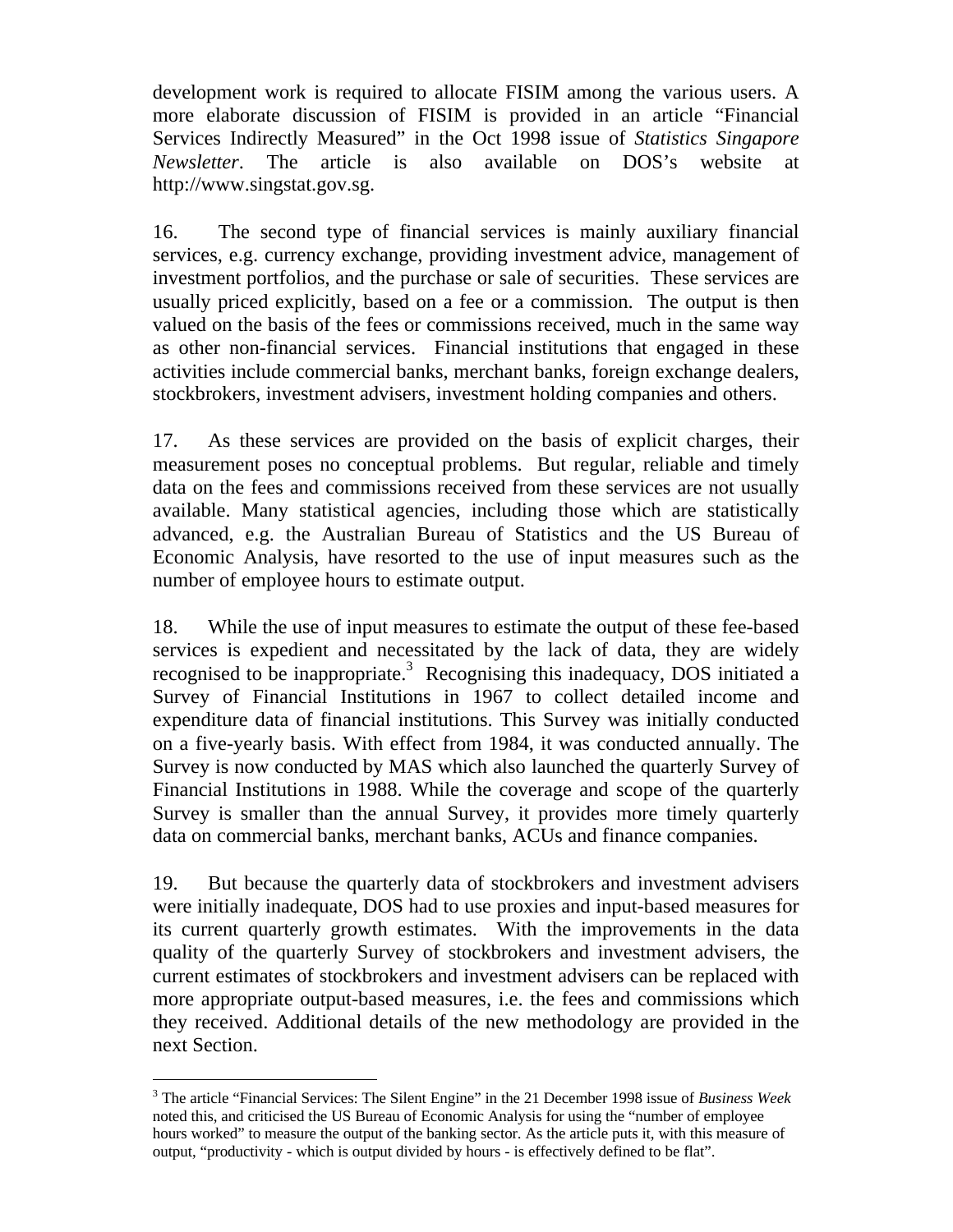20. The third type of financial services is essentially insurance services. DOS and the Insurance Department of MAS agree that the 1993 SNA's revision in the conceptual treatment of insurance services would yield a more appropriate measure of their output. The adoption of this conceptual change would be carried out through a revised methodology for measuring the output of insurance services. This methodology will be discussed in depth in the next Section.

# IV. THE NEW METHODOLOGY

21. As outlined above, the new, improved methodology for estimating the value-added of the financial services sector affects three major components: stockbrokers, investment advisers (fund management) and insurance services. The new methodology for estimating the value-added of the first two activities, i.e. stockbrokers and investment advisers (including fund managers), is based on improved quarterly data sources on fees and commissions received. The proposed change in methodology for the third component, i.e. insurance services, is, however, motivated by conceptual changes introduced in the 1993 SNA.

## **Stockbrokers**

22. The value-added for stockbrokers is presently estimated using the volume of stock transactions in the Stock Exchange of Singapore (SES) and, consequently, does not take into account off-SES stock transactions, i.e. the buying and selling of shares in other countries by Singapore stockbrokers. This approach under-estimates (over-estimates) the growth in the value-added of stockbrokers when off-SES share trading grows faster (slower) than SES share trading.

23. Prior to the onset of the financial crisis, there was an increasing trend in the volume and value of off-SES transactions. The value of off-SES transactions increased by 15% in 1H97 (see Table 1). However, with the onset of the financial crisis, these transactions had contracted substantially, declining by 35 and 50 per cent respectively in 1H98 and 2H98. In comparison, SES stock transactions declined by only 10 and 18 per cent during the two corresponding periods.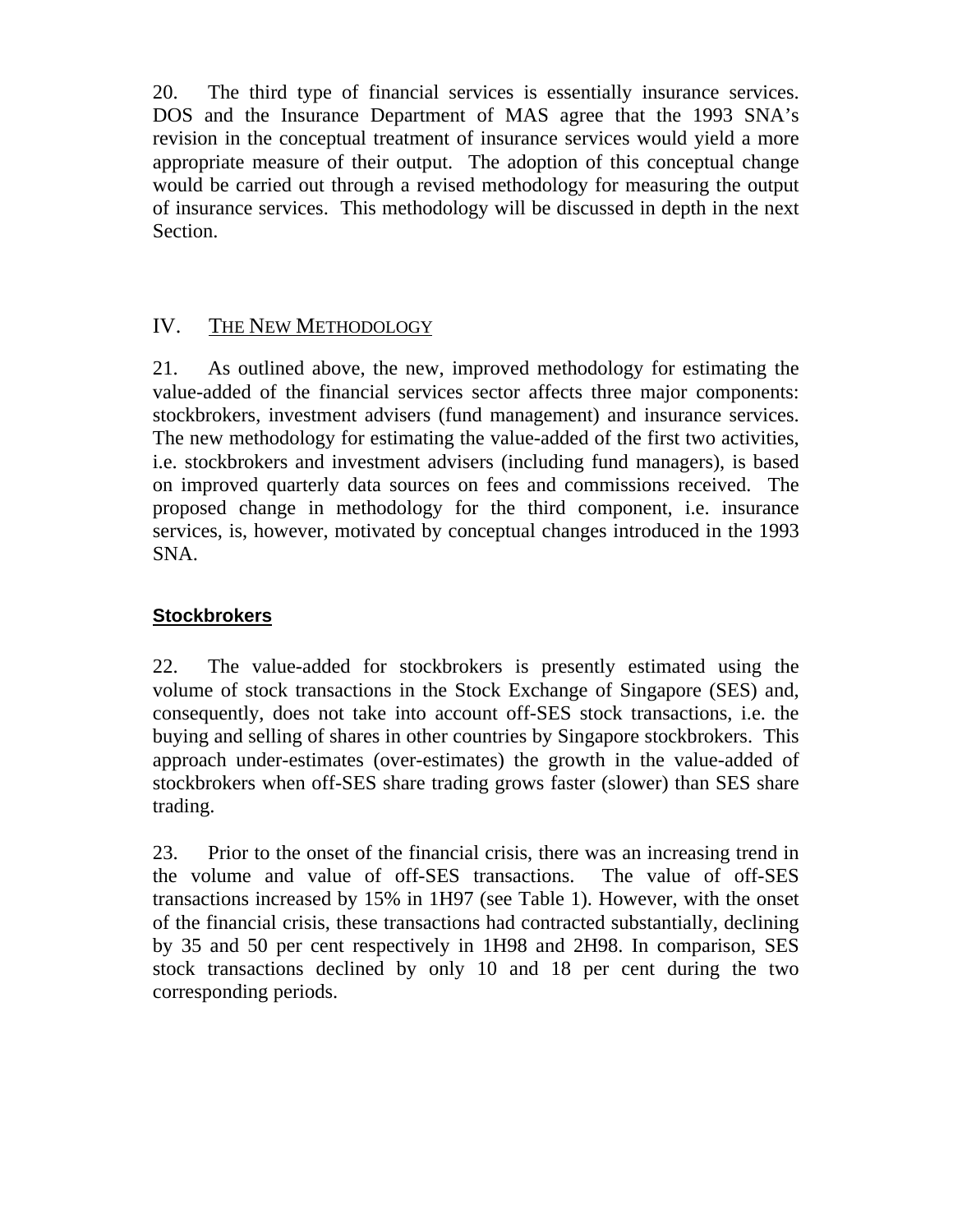| <b>Table 1</b>                                                      |  |
|---------------------------------------------------------------------|--|
| Stocks/Shares Transactions Handled by Our Stockbrokers, 1997 & 1998 |  |

|      | <b>Off-SES Transactions</b> |          | <b>SES Transactions</b>     |             |  |  |  |  |
|------|-----------------------------|----------|-----------------------------|-------------|--|--|--|--|
|      | Value Index<br>$(1995=100)$ | % Growth | Value Index<br>$(1995=100)$ | % Growth    |  |  |  |  |
| 1H97 | 178.7                       | 15.4     | 115.2                       | 4.8         |  |  |  |  |
| 2H97 | 173.2                       | 1.8      | 119.5                       | 64.9        |  |  |  |  |
| 1H98 | 115.5                       | $-35.4$  | 104.3                       | $-9.6$      |  |  |  |  |
| 2H98 | 86.1                        | $-50.3$  | 98.4                        | $-17.7$     |  |  |  |  |
|      |                             |          |                             | Source: MAS |  |  |  |  |

24. That off-SES trading does not necessarily follow the same trend as SES trading means that the existing methodology may not reflect accurately the performance and growth of stockbroking activities in Singapore. For example, the rapid contraction of off-SES trading in 2H97 means that the existing methodology over-estimated the value-added of stockbrokers in that period. This would be remedied if net fees and commissions received by stockbrokers were used as the basis for estimating their value-added. Net fees and commissions would reflect all transactions handled by the stockbrokers, including off-SES transactions (see Chart 1).



25. For the period 3Q97 to 2Q98, the value of net fees and commissions received by stockbrokers had declined more rapidly than the value of SES transactions, reflecting the more rapid contraction of off-SES transactions. The implementation of the new methodology based on fees and commissions received would therefore result in the downward revision of the value-added of stockbrokers. With its implementation, real growth for stockbrokers in 1997,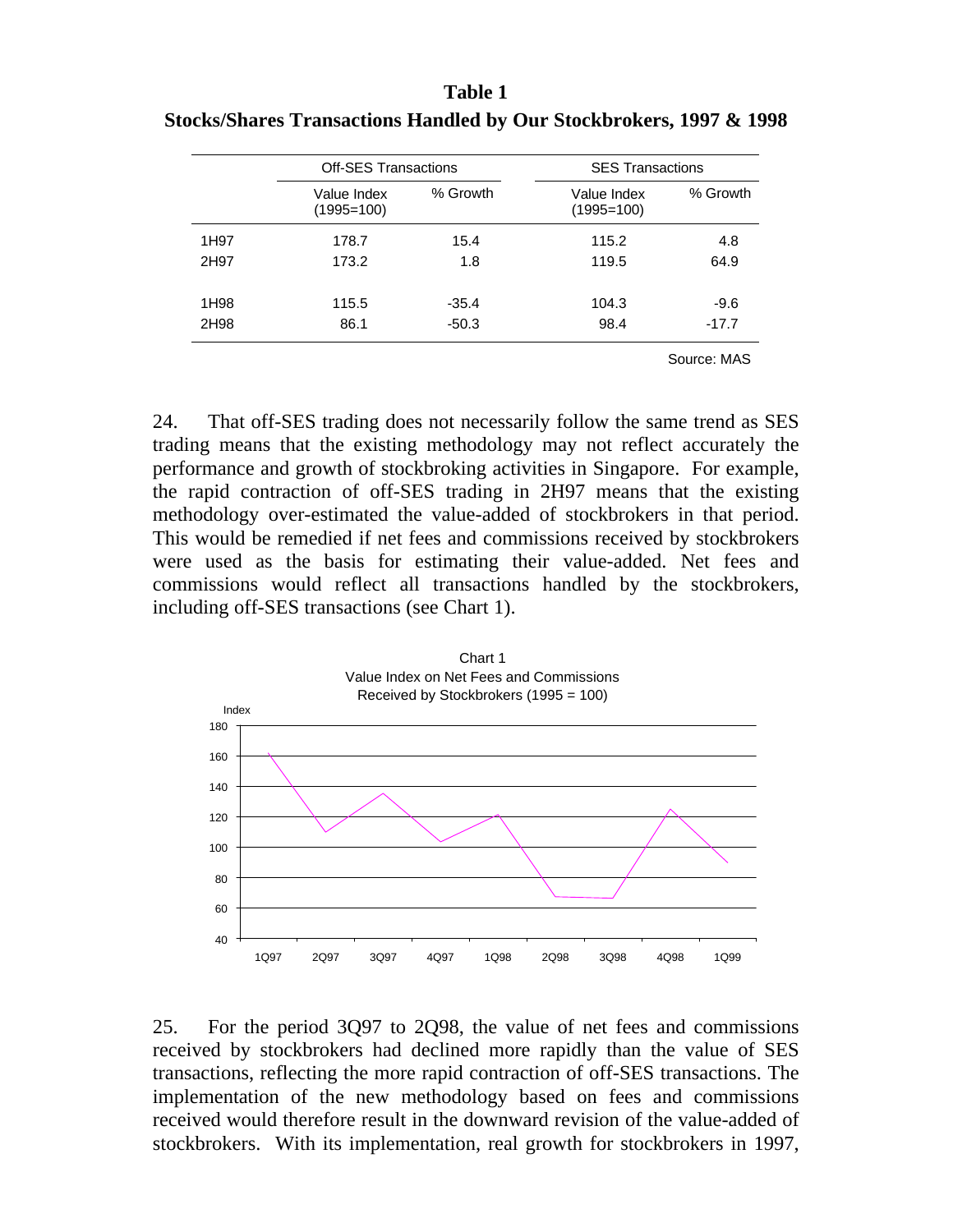1998 and 1Q99 would be revised downwards by 3.4, 27 and 9.8 percentage points respectively (Chart 2).



#### **Investment Advisers**

26. The value-added of investment advisers, including fund managers, is currently estimated using an input-based measure, i.e. employment. As discussed above, the appropriate output-based measure to estimate their valueadded is net fees and commissions received.

27. Unlike employment, fees and commissions are more reflective of the performance of investment advisers. Data on the fees and commissions received by investment advisers showed that these continued to grow robustly in 3Q97, despite the onset of the financial crisis in June 1997 (Chart 3).

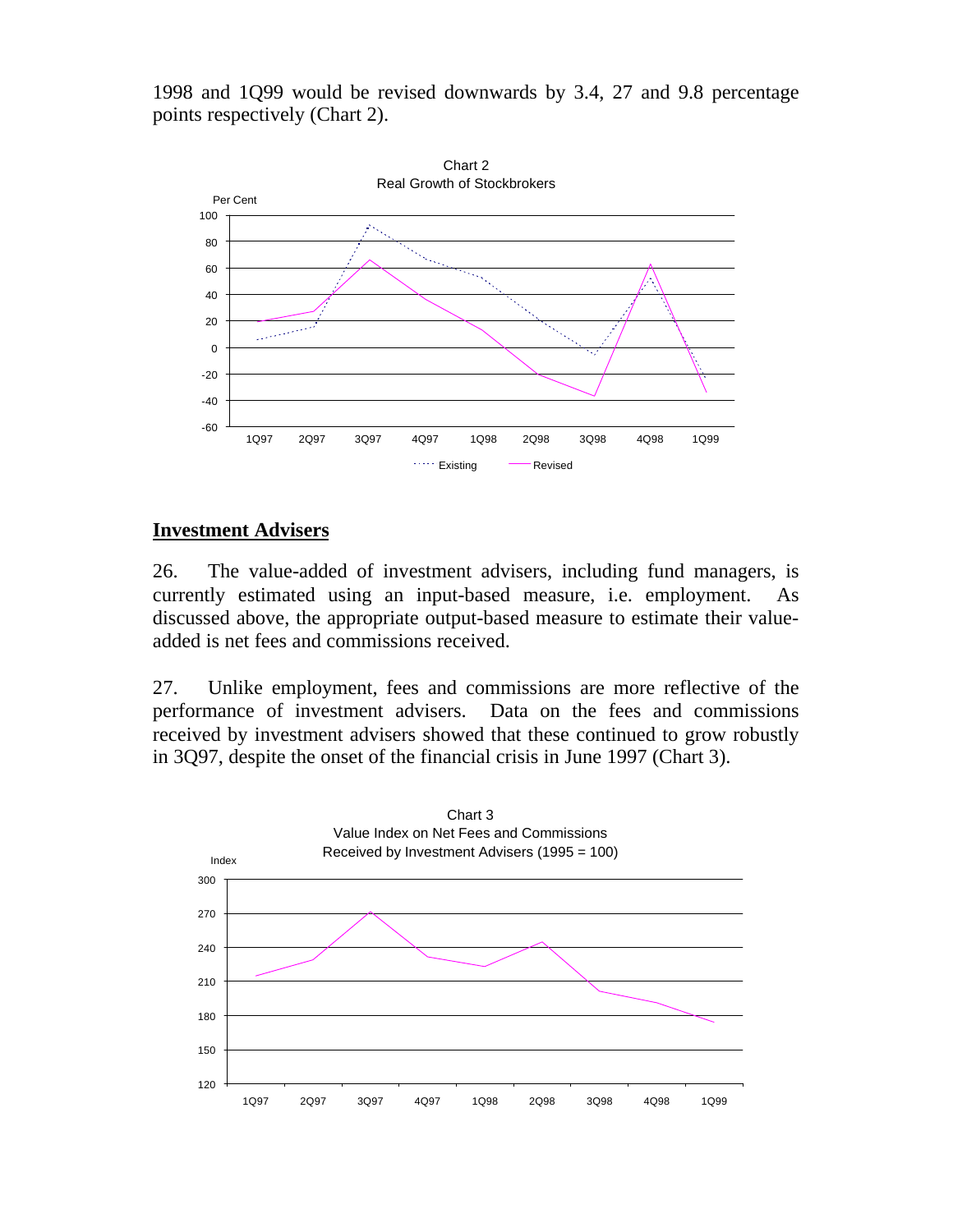28. Consequently, the existing methodology under-estimated real growth for investment advisers by as much as 68 percentage points in 1997 (see Chart 4). However, by 1Q98, the fees and commissions they received contracted substantially given the bearish stock markets sentiments. The existing methodology would then over-estimate the real growth of investment advisers, including fund managers, by 33 and 37 percentage points in 1998 and 1Q99 respectively.



### **Insurance Services**

29. Insurance companies provide services to a customer (or policyholder) by assuming a certain amount of the customer's risk against the occurrence of an unfortunate or undesirable event. In assuming the risk, the insurer agrees to pay a certain amount of money (or claim) if the event arises. In return, the policyholder pays an amount of money (or premium) to the insurer.

30. As with financial intermediation services, the services provided by insurers to their policyholders are not explicitly charged and have to be estimated indirectly. They are currently estimated on the basis of premium income from annual premium policies and annuities for life insurance, and premiums less claims for general insurance. With the advent and increasing popularity of single premium policies underwritten by life insurers, the existing methodology for estimating the output of life insurers has become irrelevant since it does not take into account the claims incurred and the premium income received from these policies.<sup>4</sup>

 $\overline{a}$ <sup>4</sup> A single premium policy is a life insurance policy where its policyholder has to make only one premium payment at the start of the policy.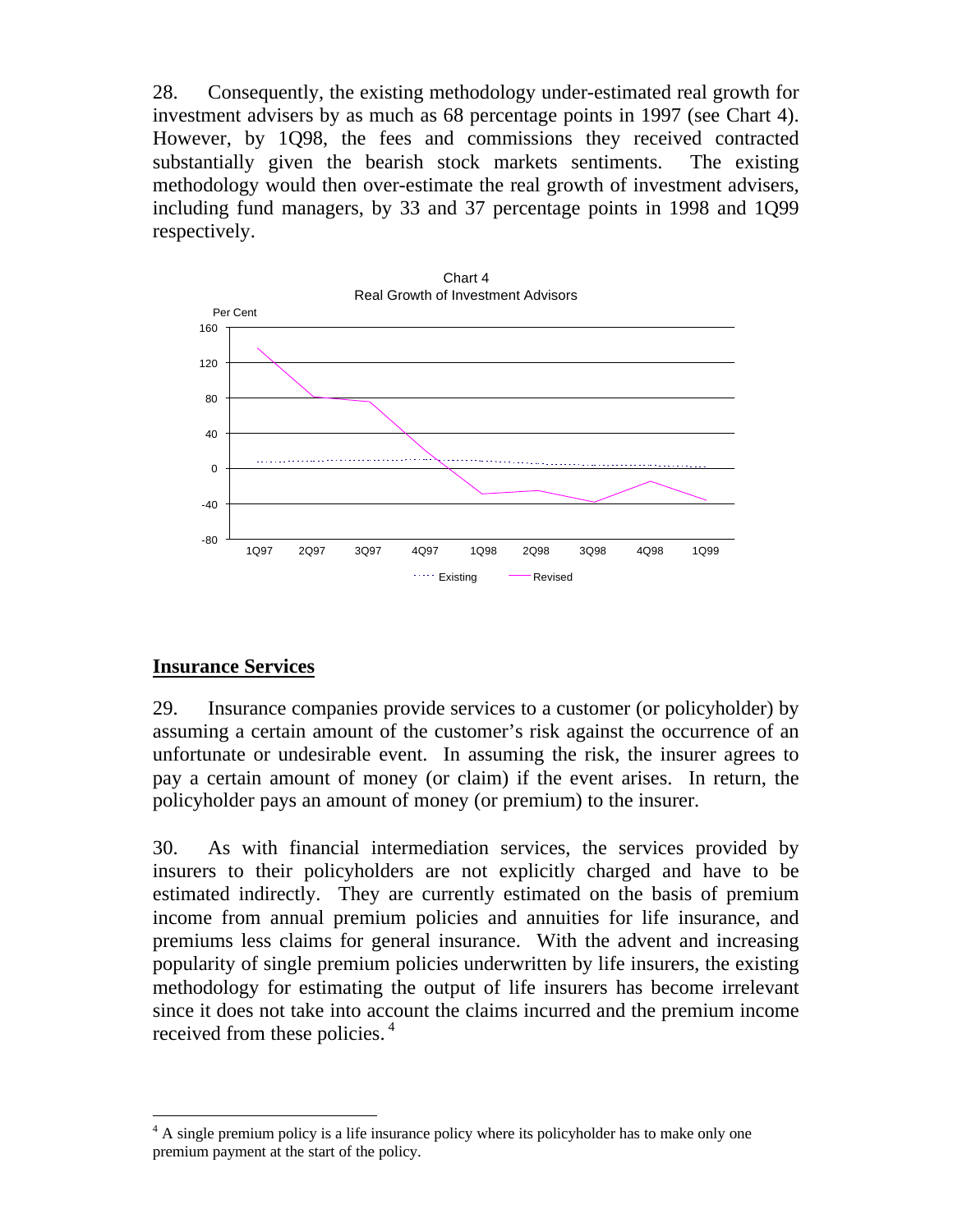31. Premium income of single premium (SP) policies tends to be more volatile compared to that of annual premium (AP) policies (Chart 5). The sharp increase in new premium income for SP policies to \$1.3 billion, from about \$690 million in 1996, is largely due to the implementation of the CPF Investment Scheme (CPF-IS) at the beginning of 1997. The CPF-IS Scheme enables CPF members to use their CPF funds to buy endowment, annuities and investment-linked policies.



Chart 5

32. Without accounting for the premium income of SP policies and the claims incurred, the output of life insurers will not be properly reflected. This would be remedied with the newly available quarterly data sources from MAS on total premium income and claims incurred by insurers. Total premium income of life insurers comprises premium income from annual premium policies, single premium policies, and annuities.

33. However, even with their inclusion, the existing methodology fails to reflect the importance of the management of reserves by insurers. In the insurance industry, reserves represent debts to policyholders and are the industry's major liabilities. The effective management of reserves is crucial to the competitiveness and profitability of insurers.

34. While the management and investment of reserves by an insurance company might not be viewed as a service provided to policyholders, the income generated by their investment has a considerable influence on the level of premiums charged. The 1993 SNA acknowledges explicitly the role of investment earnings in insurance:

"Premiums are usually paid regularly, often at the start of an insurance period, whereas claims fall due later, in the case of life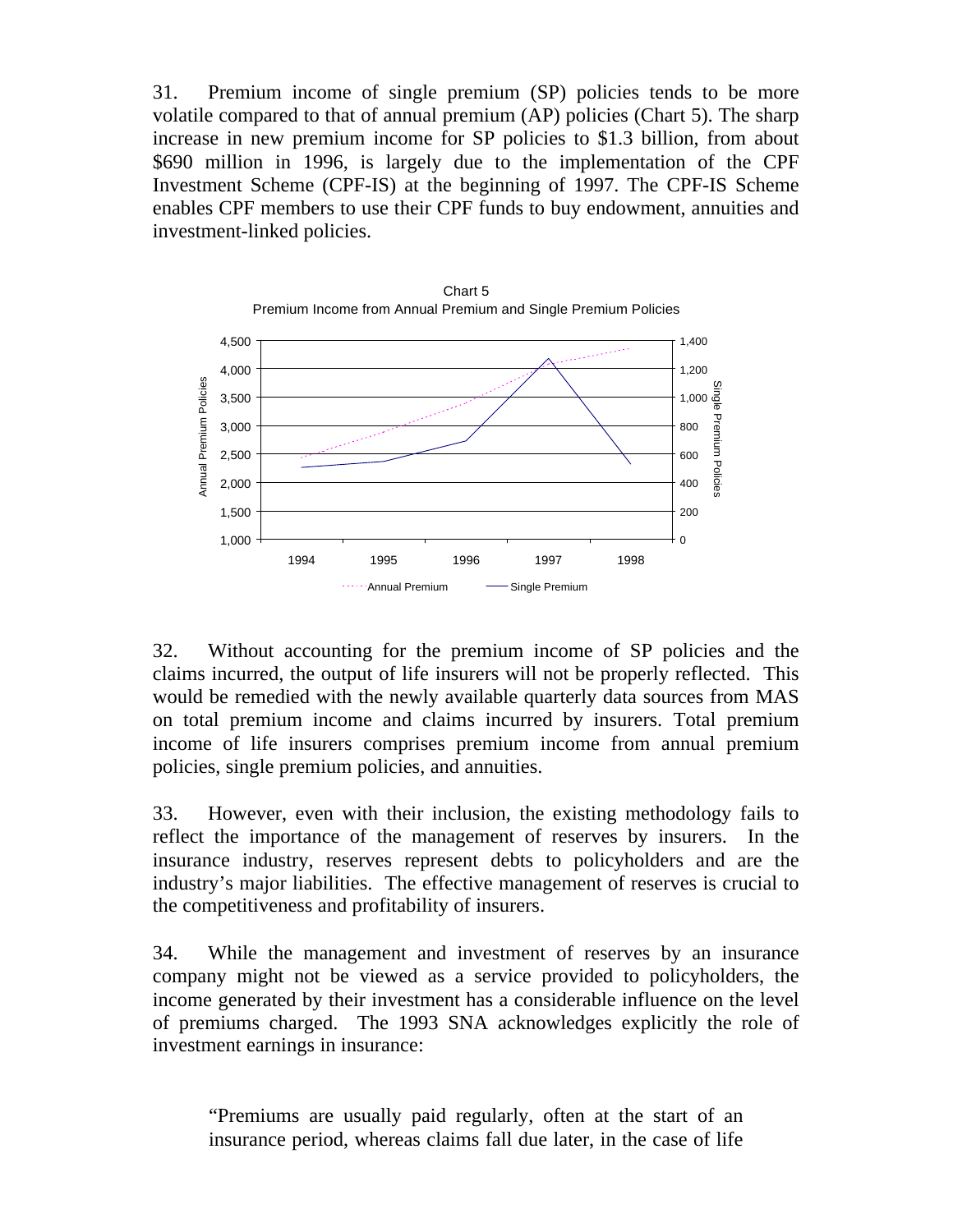insurance many years later. In the time between the payment of premium being made and the claim being receivable, the sum involved is at the disposal of the insurance corporation to invest and earn income from it. The income thus earned allows the insurance corporations to charge lower premiums than would be the case otherwise. An adequate measure of the service provided must take account of the size of this income as well as the relative size of premiums and claims." – 1993 SNA, Annex IV, para 15.

35. In line with the above, the 1993 SNA recommended the inclusion of investment income and changes in insurers' reserves in the computation of value-added, in addition to the existing methodology of using premiums earned and claims due. The Insurance Department, MAS agrees with DOS that this recommendation of the 1993 SNA would reflect more closely the performance of the insurance industry.

36. The implementation of this methodology would result in significant changes in the value-added of both life and general insurance (see Charts 6 & 7). For example, the existing methodology under-estimated the 1997 real growth of life and general insurance by 99 and 1.5 percentage points respectively. The very substantial upward revision in the real growth of life insurance was due to the very robust growth of investment income and premium incomes from both single and annual premium policies. Investment income and premium incomes increased by 28 and 30 per cent respectively. The overall growth in the insurance industry was under-estimated by 42 percentage points in 1997.

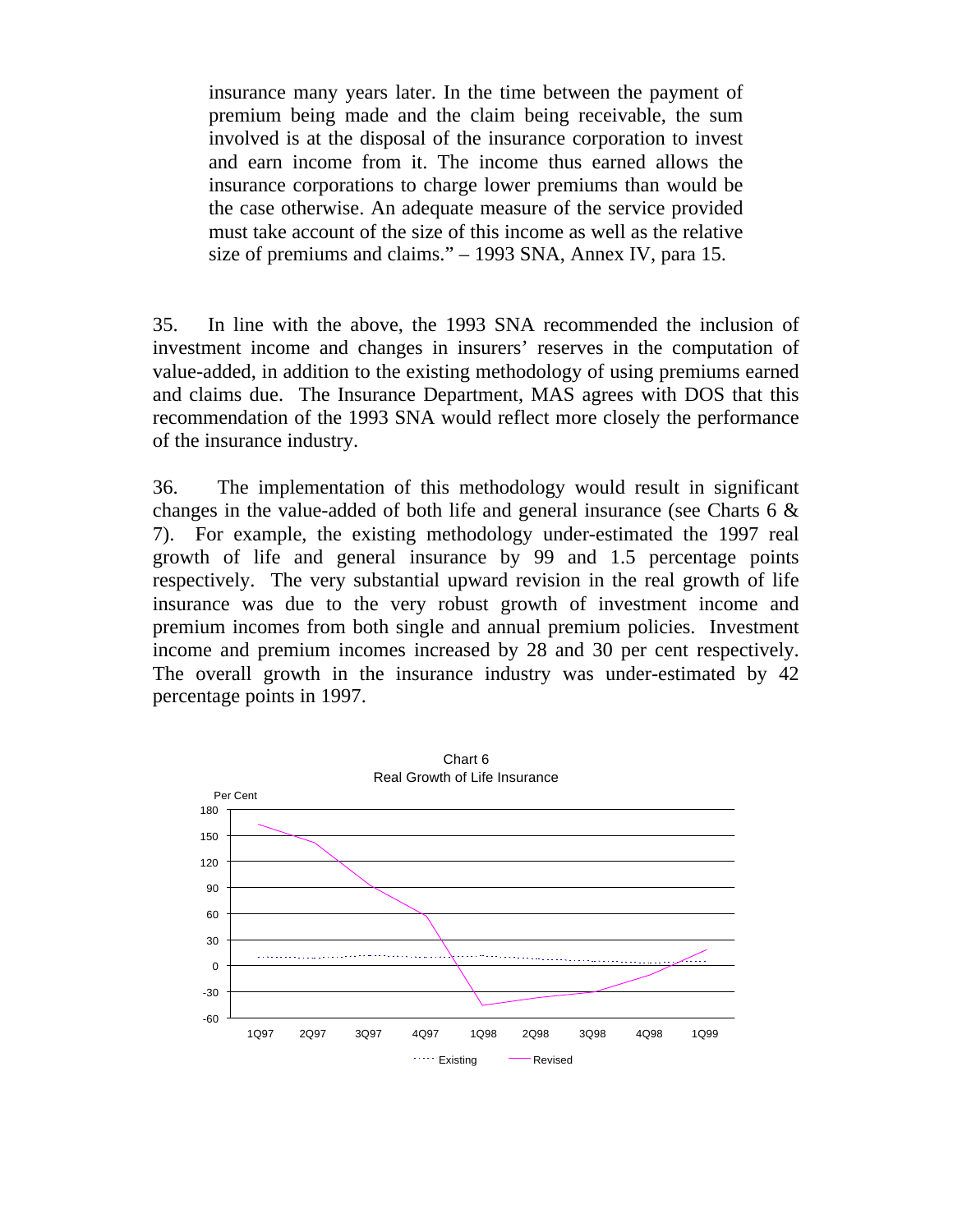

37. The insurance industry was adversely affected with the onset of the financial crisis. The new methodology reflected this more accurately and showed that the decline in real output for life and general insurance was underestimated by 39 and 12 percentage points (i.e. growth was over-stated). The decline in output was due largely to the sharp fall in premium income together with a significant increase in claims (see Table 2). Consequently, the growth of the insurance industry was over-estimated by 25 percentage points in 1998.

**Table 2 Selected Key Indicators on Insurance Activities, 1Q97 to 1Q99**

|                          |                                                    |       |       |         |         |         |         |        | S\$ million |       |       |
|--------------------------|----------------------------------------------------|-------|-------|---------|---------|---------|---------|--------|-------------|-------|-------|
|                          | 1997                                               |       |       |         | 1998    |         |         |        | 1999        |       |       |
|                          | 1st Qtr<br>2nd Qtr<br>3rd Qtr<br>4th Qtr<br>Annual |       |       | 1st Qtr | 2nd Qtr | 3rd Qtr | 4th Qtr | Annual | 1st Qtr     |       |       |
|                          |                                                    |       |       |         |         |         |         |        |             |       |       |
| Life Insurance           |                                                    |       |       |         |         |         |         |        |             |       |       |
| <b>Total Premiums</b>    | 1,260                                              | 1,469 | 1,345 | 1,507   | 5,580   | 1,218   | 1,279   | 1,188  | 1,403       | 5,086 | 1,417 |
| Claims Due               | 254                                                | 285   | 412   | 509     | 1.460   | 475     | 399     | 451    | 460         | 1,785 | 446   |
| Investment Income        | 132                                                | 163   | 204   | 181     | 680     | 214     | 229     | 257    | 226         | 925   | 187   |
| Increase in Reserves     | 588                                                | 686   | 628   | 702     | 2,604   | 623     | 655     | 609    | 719         | 2,606 | 796   |
| <b>General Insurance</b> |                                                    |       |       |         |         |         |         |        |             |       |       |
| (includes Captives)      |                                                    |       |       |         |         |         |         |        |             |       |       |
| <b>Total Premiums</b>    | 543                                                | 615   | 651   | 604     | 2,413   | 541     | 551     | 562    | 534         | 2,188 | 491   |
| Claims Due               | 242                                                | 247   | 283   | 315     | 1,086   | 278     | 309     | 348    | 388         | 1,323 | 298   |
| Investment Income        | 52                                                 | 66    | 72    | 89      | 279     | 77      | 76      | 85     | 84          | 322   | 50    |
| Increase in Reserves     | 33                                                 | 93    | 23    | 102     | 251     | 41      | 38      | $-26$  | 34          | 87    | 27    |
|                          |                                                    |       |       |         |         |         |         |        |             |       |       |

Source: MAS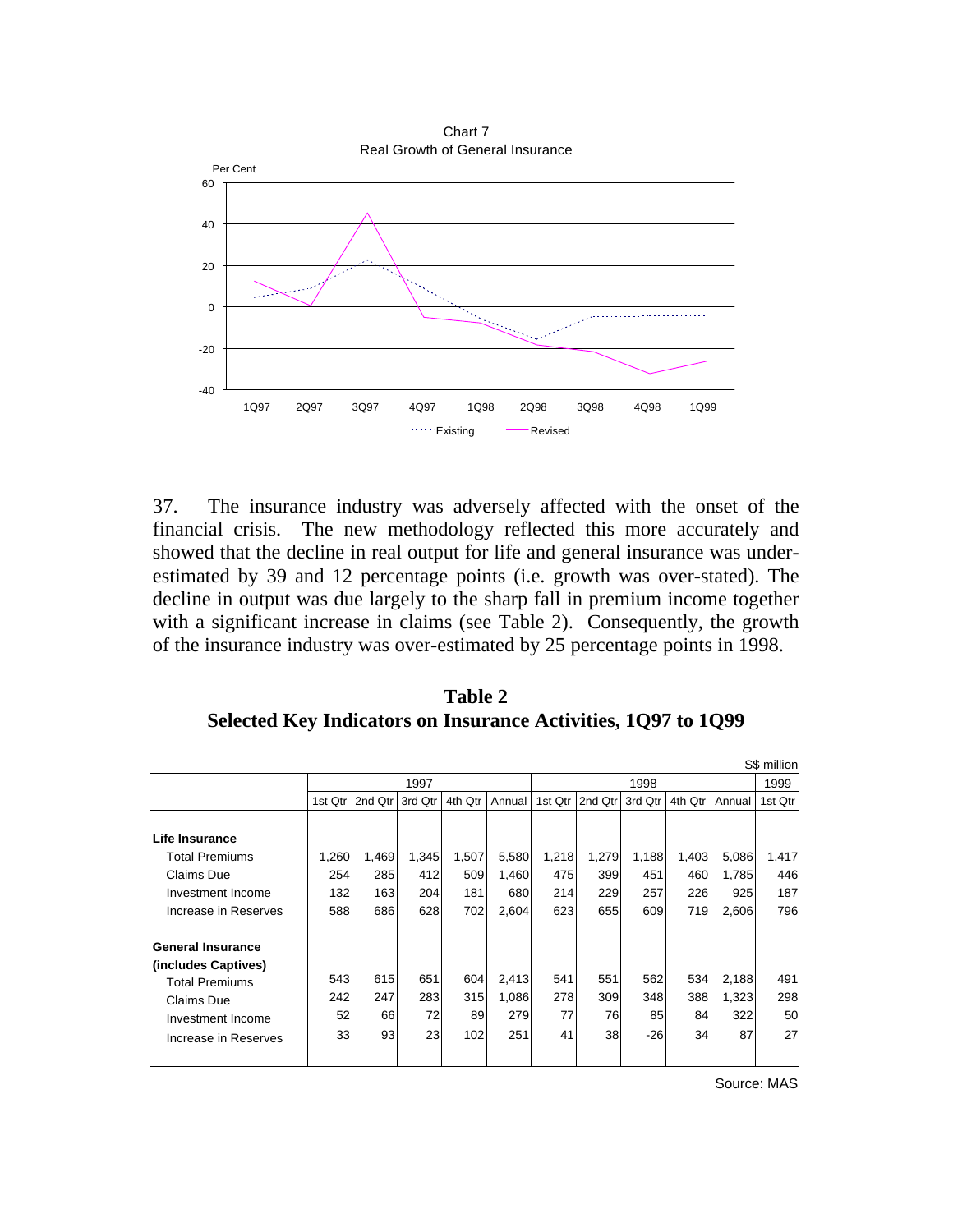38. In 1Q99, the output of life insurance increased robustly as premium income increased by 13 per cent over the same period a year ago. The existing methodology under-stated the real growth of life insurance by 19 percentage points in 1Q99. On the other hand, the output of general insurance continued to decline as premium income declined 6 per cent. The real growth of general insurance was over-stated by 22 percentage points. The growth in the overall insurance industry was over-stated by 0.2 percentage points.

### V. IMPACT ON GDP ESTIMATES

39. In summary, the proposed methodological changes would result in the revision of the value-added of stockbrokers, investment advisers and insurance corporations. Taking all the revisions together, the proposed methodological changes would result in an upward revision of the growth of the financial services sector in 1997 by 8.5 percentage points, and real GDP by 1.0 percentage point (see Table 3).

|                                          | 1997      |                   |         |         | 1998   |         |         |         | 1999    |        |         |
|------------------------------------------|-----------|-------------------|---------|---------|--------|---------|---------|---------|---------|--------|---------|
|                                          | 1st $Qtr$ | 2nd Qtr           | 3rd Qtr | 4th Qtr | Annual | 1st Qtr | 2nd Qtr | 3rd Qtr | 4th Qtr | Annual | 1st Qtr |
|                                          |           | Percentage Change |         |         |        |         |         |         |         |        |         |
|                                          |           |                   |         |         |        |         |         |         |         |        |         |
| <b>Financial Services</b>                |           |                   |         |         |        |         |         |         |         |        |         |
| <b>Existing Estimates</b>                | 13.5      | 18.5              | 17.0    | 12.2    | 15.3   | 5.0     | $-3.9$  | $-2.2$  | $-0.5$  | $-0.5$ | $-5.3$  |
| <b>Revised Estimates</b>                 | 27.9      | 30.1              | 24.6    | 13.1    | 23.8   | $-6.7$  | $-13.1$ | $-11.8$ | $-3.0$  | $-8.8$ | $-8.4$  |
|                                          |           |                   |         |         |        |         |         |         |         |        |         |
| <b>Financial &amp; Business Services</b> |           |                   |         |         |        |         |         |         |         |        |         |
| <b>Existing Estimates</b>                | 10.4      | 11.9              | 13.1    | 9.9     | 11.3   | 6.6     | 2.2     | 1.8     | 2.1     | 3.1    | $-0.6$  |
| <b>Revised Estimates</b>                 | 16.6      | 17.0              | 16.5    | 10.3    | 15.1   | 1.0     | $-2.5$  | $-2.8$  | 0.9     | $-0.9$ | $-1.9$  |
|                                          |           |                   |         |         |        |         |         |         |         |        |         |
| <b>Overall GDP</b>                       |           |                   |         |         |        |         |         |         |         |        |         |
| <b>Existing Estimates</b>                | 4.2       | 8.6               | 11.1    | 7.9     | 8.0    | 6.2     | 1.6     | $-0.6$  | $-0.8$  | 1.5    | 1.2     |
| <b>Revised Estimates</b>                 | 5.9       | 10.1              | 12.0    | 8.0     | 9.0    | 4.5     | 0.2     | $-1.9$  | $-1.1$  | 0.3    | 0.8     |
|                                          |           |                   |         |         |        |         |         |         |         |        |         |

**Table 3 Comparisons of Existing and Revised GDP Estimates, 1Q97 to 1Q99**

40. For 1998, with the new methodology reflecting more accurately the adverse impact of the financial crisis, the proposed methodological changes would result in significant downward revisions in the growth of financial services and overall GDP. The real growth of the financial services sector would be revised downwards by 8.3 percentage points. This would result in the downward revision of overall GDP growth by 1.2 percentage points for 1998. Real GDP growth for 1998 would be 0.3 per cent, instead of the currently estimated growth of 1.5 per cent.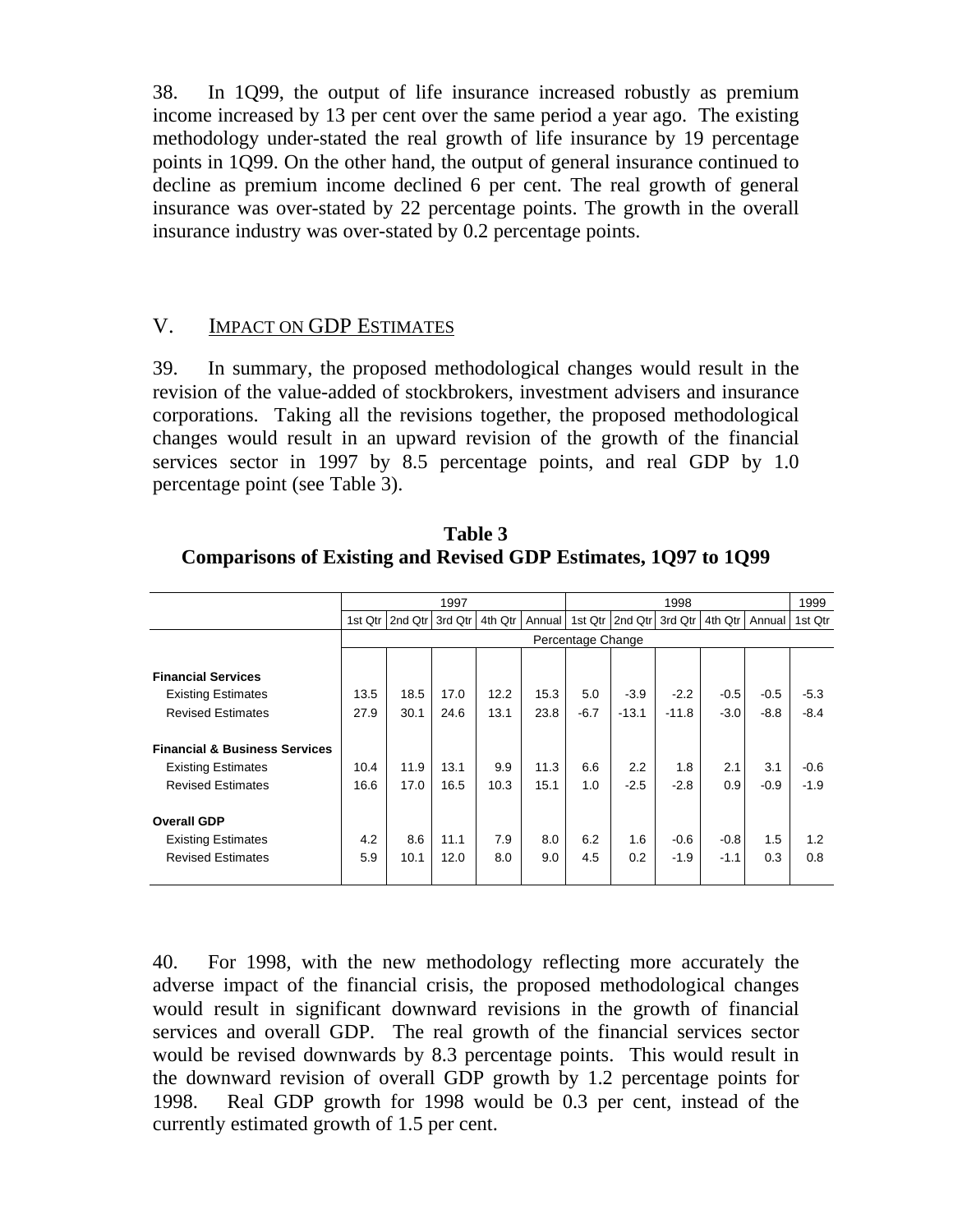41. Similarly for 1Q99, the methodological changes would result in the downward revision in the growth of the financial services sector and overall GDP by 3.1 and 0.4 percentage points respectively. Real GDP growth would be estimated at 0.8 per cent instead of the current estimate of 1.2 per cent.

42. The improved methodology for estimating the value-added of stockbrokers and investment advisers is essentially similar to the existing methodology used by DOS in its annual routine revisions or benchmarking exercises. These exercises, which are in line with international practice, incorporate more complete data from annual surveys to revise and benchmark the quarterly value-added estimates.<sup>5</sup> The revised estimates are released through annual issues of the *Economic Survey of Singapore*. The implementation of the new methodology for stockbrokers, investment advisers and insurance corporations could be expected to reduce significantly the extent of these routine revisions. As the 1998 *Economic Survey of Singapore* has already incorporated data from the 1996 annual Survey of Financial Institutions, the adoption of the new methodology will not result in any revision of the estimates of the value-added for stockbrokers and investment advisers for periods prior to 1997.

43. However, as the revised methodology for estimating the value-added of insurance services arose from conceptual changes, its adoption will result in the revisions of the historical estimates of the industry's value-added (see Table 4). The inclusion of investment income and changes in reserves in the value-added of the insurance industry has, as expected, resulted in greater volatility of the estimated annual growth rates. These growth rates are, however, more reflective of the industry's performance and, viewed from a longer perspective, the volatility will even out. For example, the revised value-added estimates yield an average growth of 15 per cent for the industry during 1990-1996 compared to 14 per cent on the basis of the existing estimates.

|                           |         |      |      |      |        | Per Cent |
|---------------------------|---------|------|------|------|--------|----------|
|                           | 1991    | 1992 | 1993 | 1994 | 1995   | 1996     |
|                           |         |      |      |      |        |          |
| <b>Existing Estimates</b> |         |      |      |      |        |          |
| Life Insurance            | 17.8    | 21.0 | 20.2 | 22.1 | 16.0   | 11.8     |
| General Insurance         | 4.3     | 13.5 | 16.1 | 11.7 | 3.4    | 6.0      |
| Total                     | 8.2     | 15.8 | 19.6 | 19.2 | 10.7   | 11.1     |
| <b>Revised Estimates</b>  |         |      |      |      |        |          |
| Life Insurance            | 1.4     | 97.9 | 2.6  | 1.1  | 1.5    | 12.9     |
| General Insurance         | $-16.3$ | 4.5  | 58.6 | 49.2 | $-3.4$ | $-8.1$   |
| Total                     | $-7.4$  | 45.5 | 24.2 | 26.3 | 1.9    | 5.0      |
|                           |         |      |      |      |        |          |

**Table 4 Real Value Added Estimates of Insurance**

 $\overline{a}$  $<sup>5</sup>$  The current quarterly GDP growth estimates are preliminary estimates based on the best available</sup> data at the time of release.